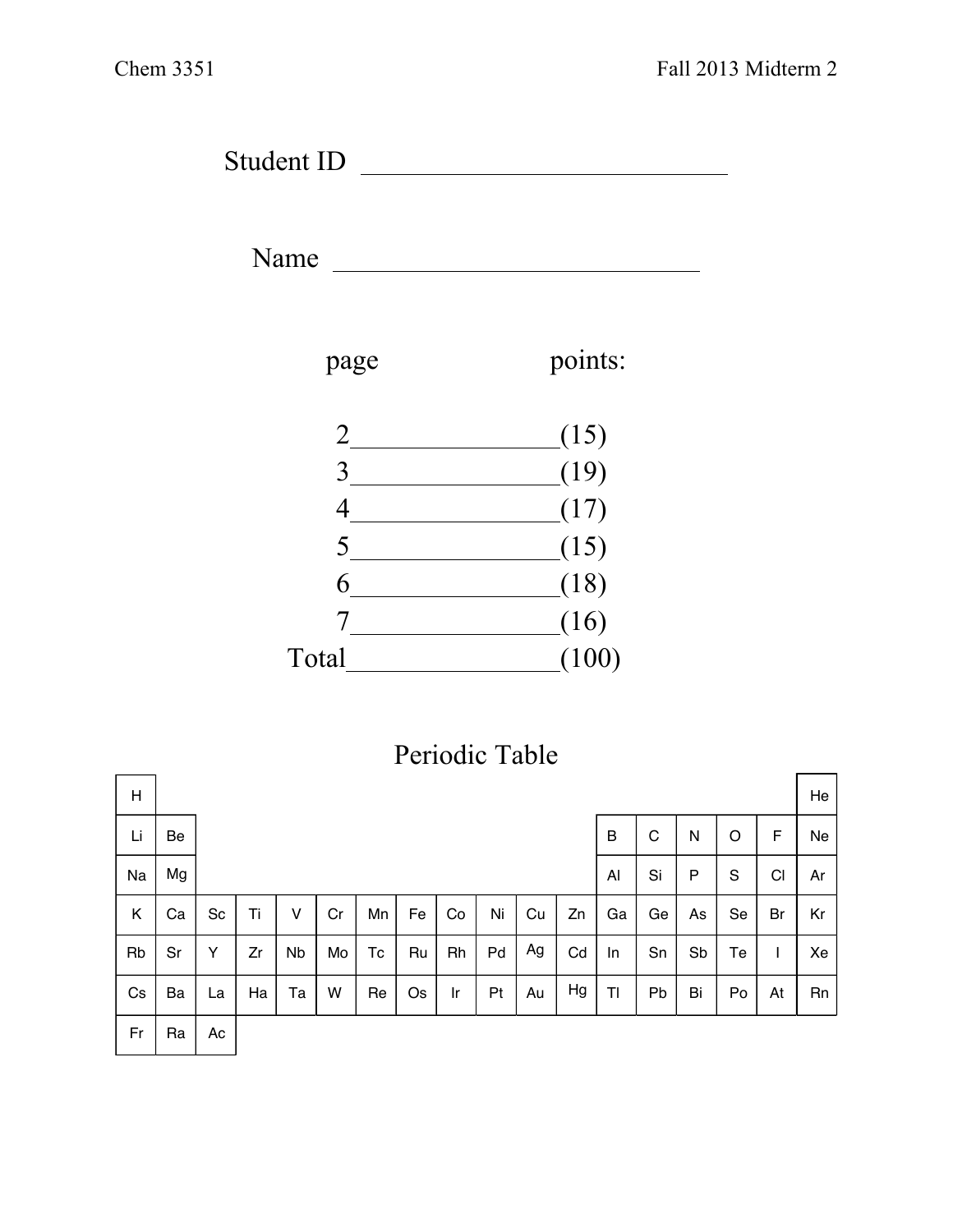1. Draw the structure of the following compounds (12 pts). A) (*E*)-3-methyl-2-pentene

B) (*Z*)-4-methyl-1,3-hexadiene

C) (1*S*, 2*R*)-1-isopropyl-2-methylcyclohexane

D) (2*R*,3*R*)-2,3-dibromopentane

2. Draw the most stable conformation of each of the following compounds (6 pts).

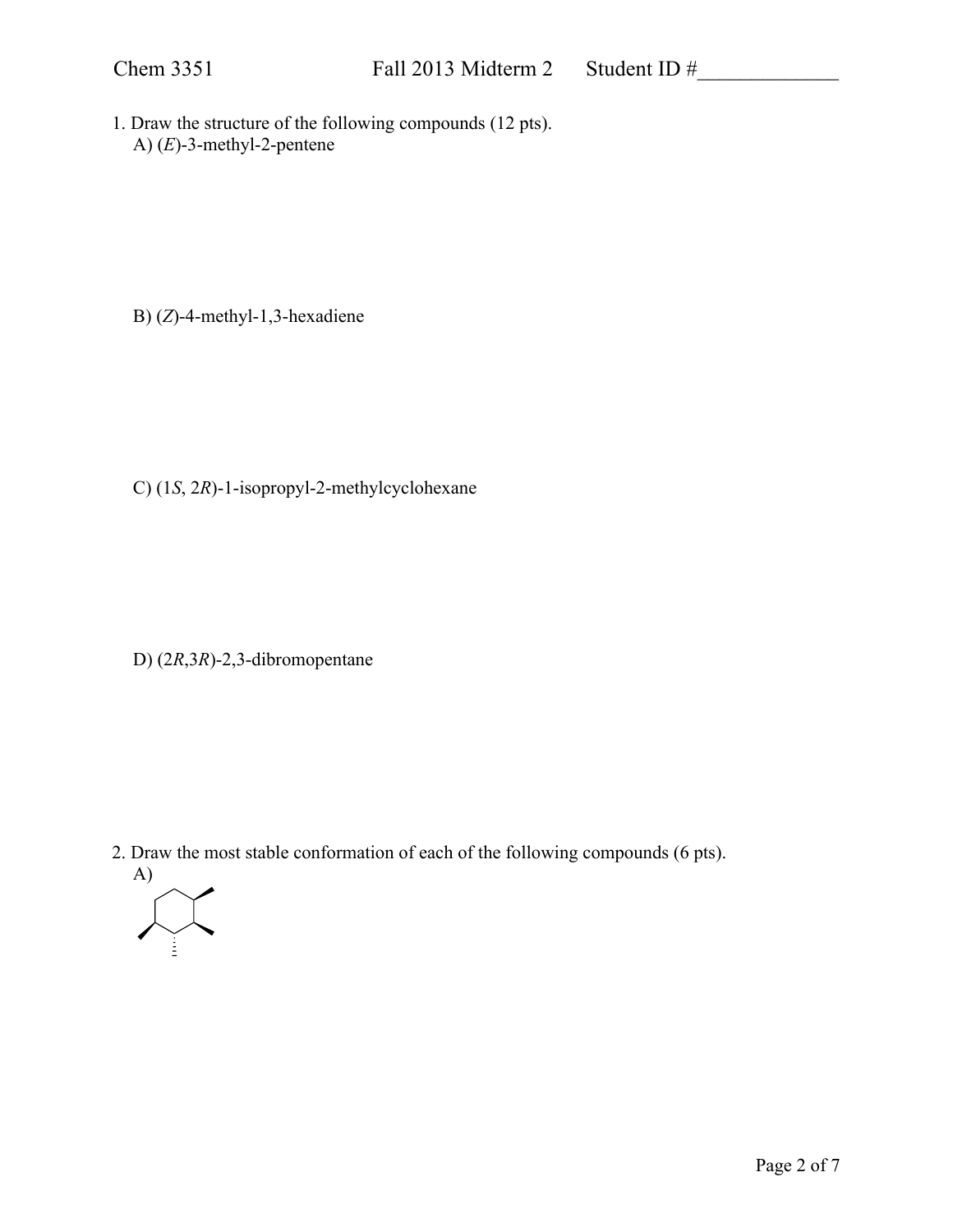

3. Describe the relationship between the two structures in each of the pairs (16 pts). A)

 $\rm CO_2$ H  $H_3C_H^{V}$  NH<sub>2</sub>  $\mathsf{CH}_3$  $H_2N$   $H$   $CO_2H$ 





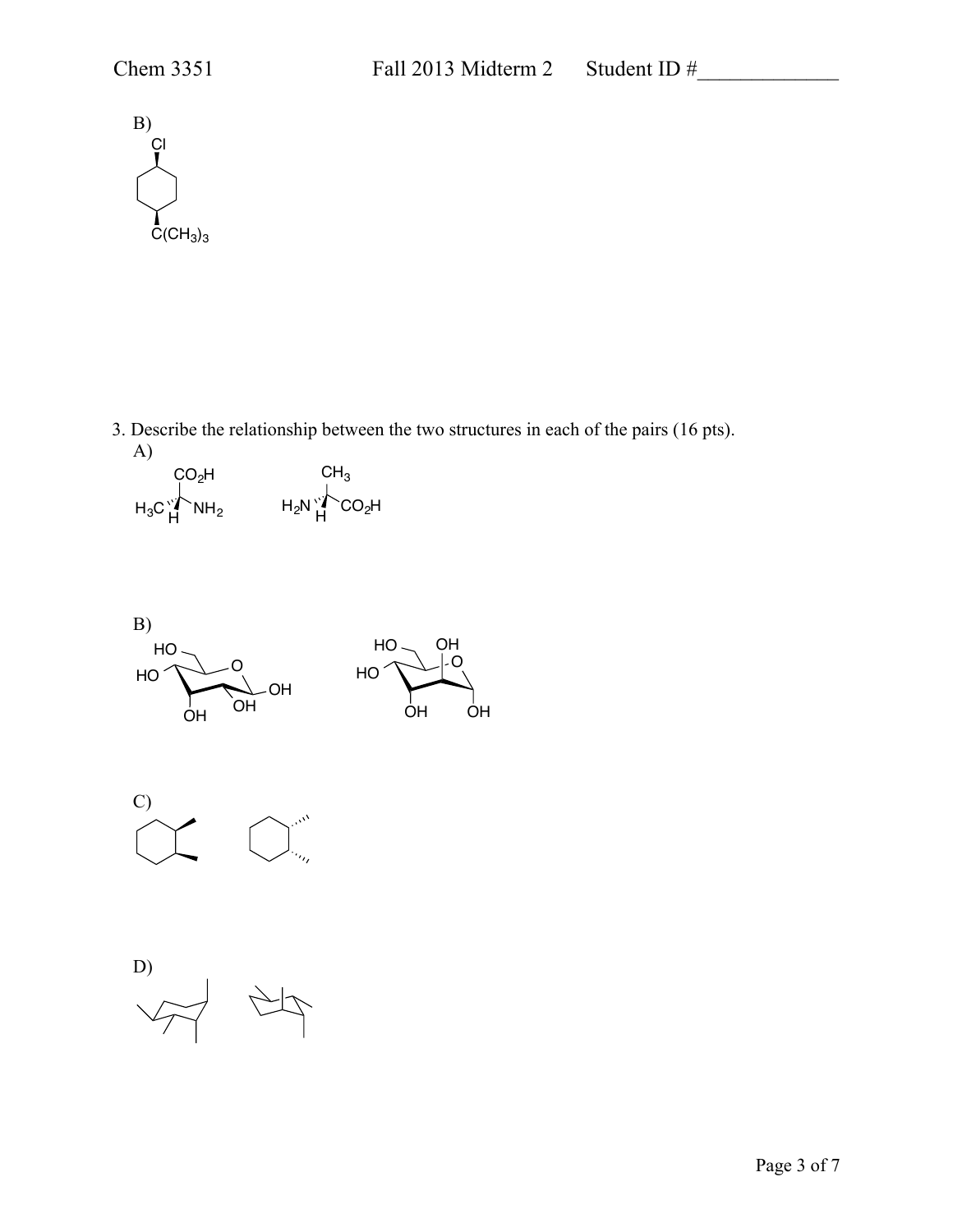4. Complete each of the following synthesis using an alkene as a starting material (12 pts). A)



5. Give the structure and stereochemistry of the product(s) expected in each of the following reaction. Give the absolute configuration  $(R \text{ or } S)$  of each chiral center in the product(s)  $(30 \text{ pts})$ .

A)  

$$
+Cl_2 + H_2O \longrightarrow
$$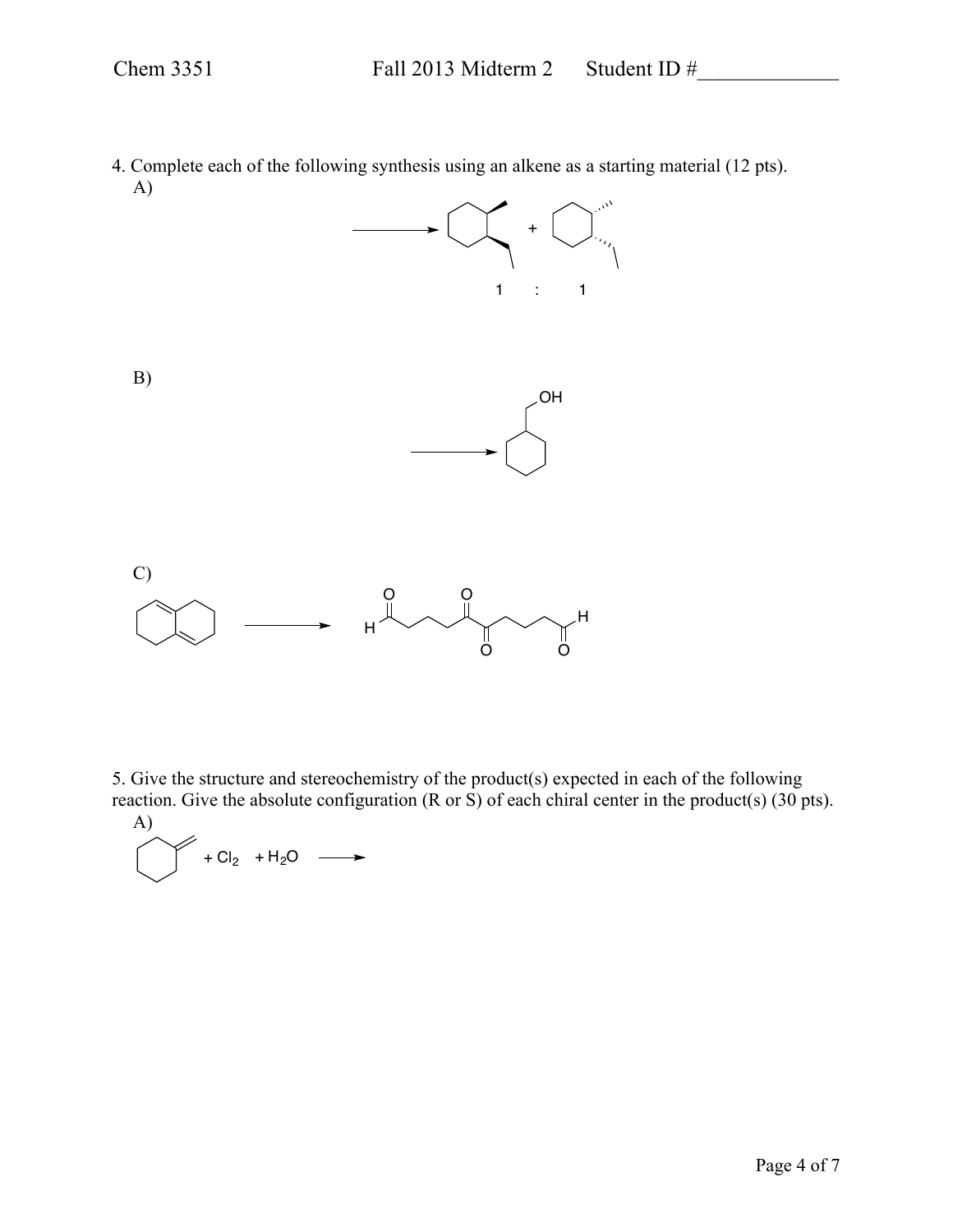



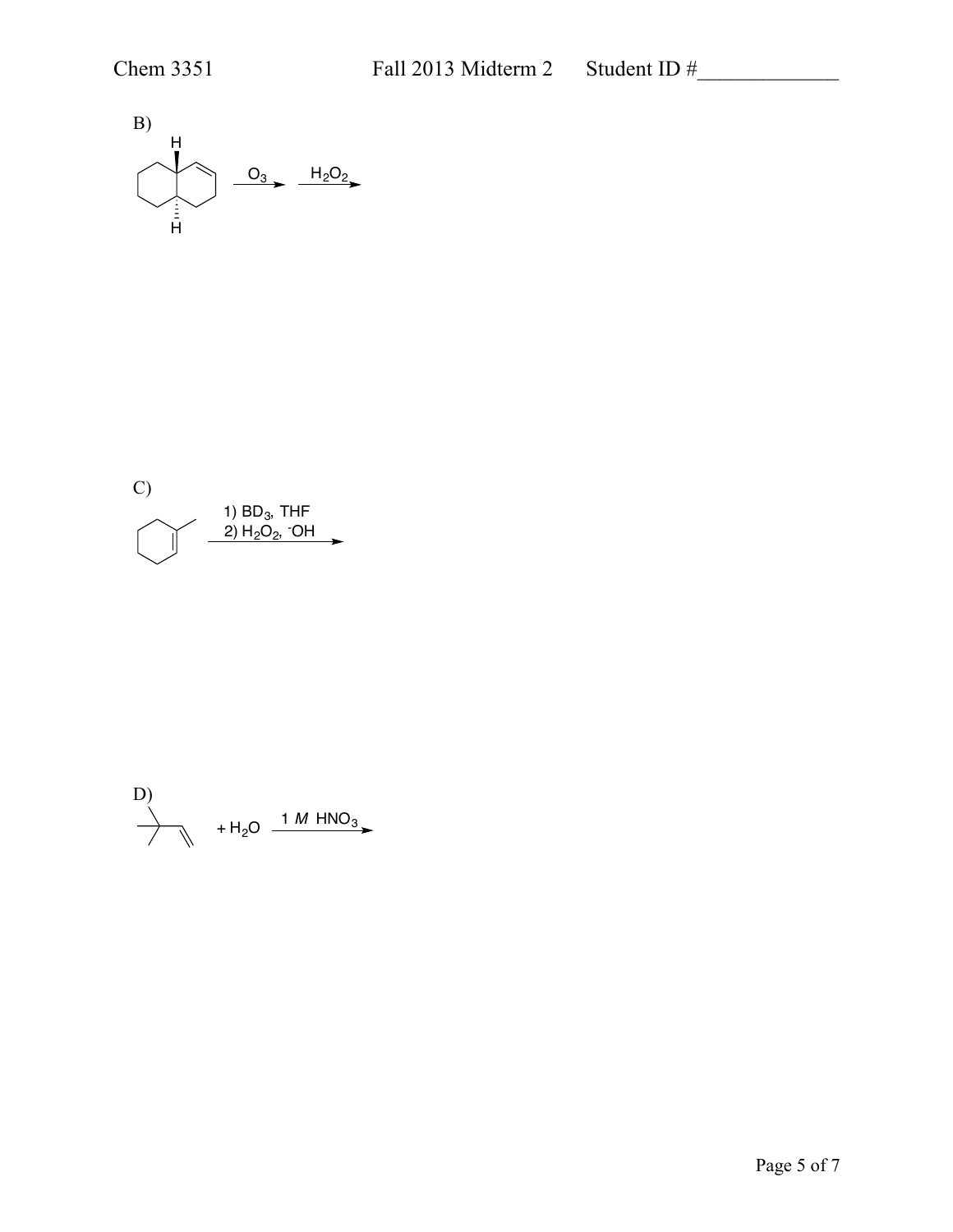

F) 1) Hg(OAc)2, H2O, THF 2) NaBH4, - OH

6. Provide the mechanisms for the following reactions. Show every intermediate and all the arrows required for each step of the reaction (24 pts).